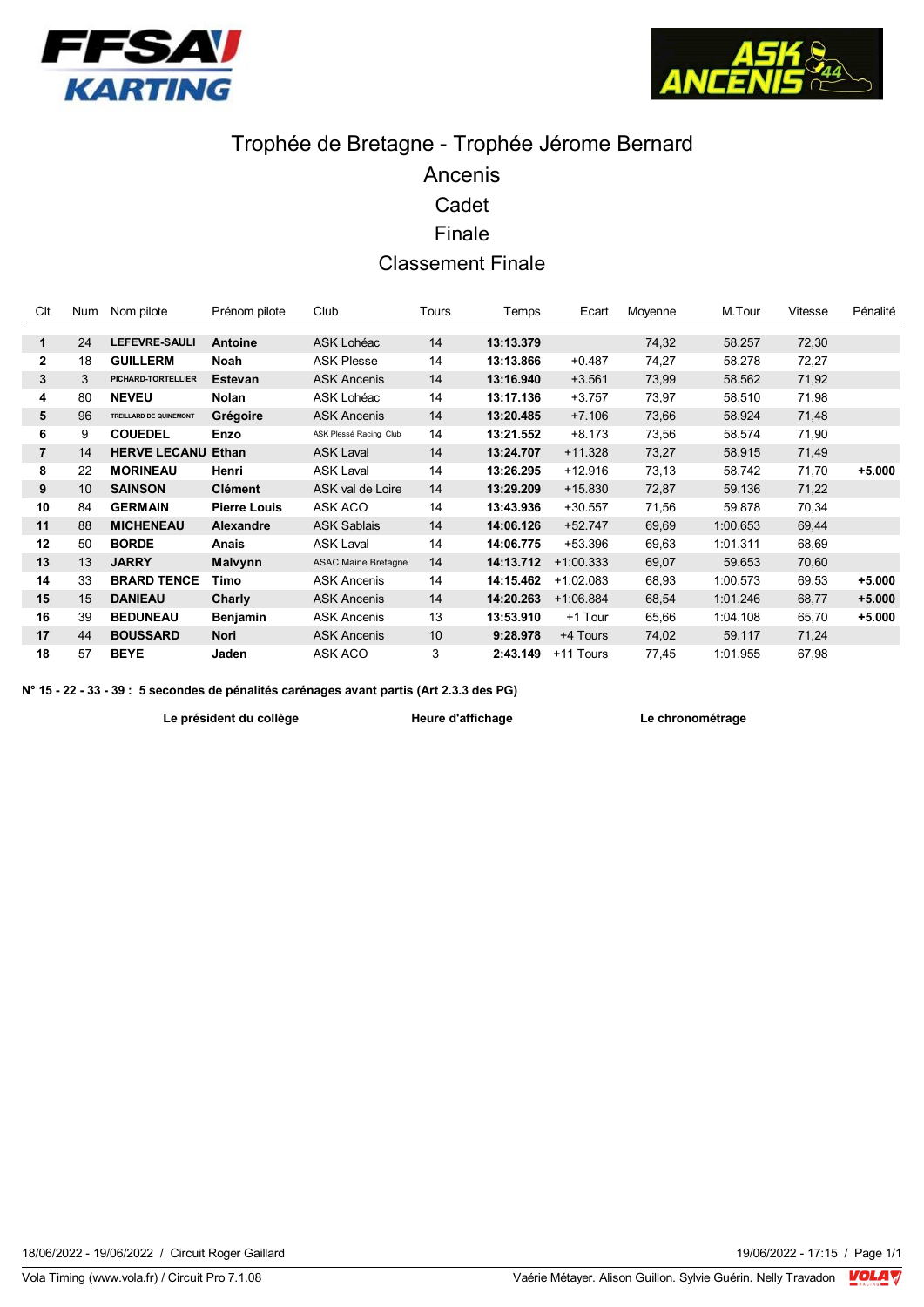



## Trophée de Bretagne Ancenis Nationale Finale **Classement Finale**

| Clt            | <b>Num</b> | Nom pilote             | Prénom pilote   | Club                   | Tours | Temps     | Ecart     | Moyenne | M.Tour | Vitesse | Pénalité |
|----------------|------------|------------------------|-----------------|------------------------|-------|-----------|-----------|---------|--------|---------|----------|
|                |            |                        |                 |                        |       |           |           |         |        |         |          |
| 1              | 87         | <b>LEBLAIS</b>         | <b>Bastian</b>  | <b>ASK Plumeliau</b>   | 14    | 12:42.933 |           | 77,29   | 55.213 | 76,28   |          |
| 2              | 118        | <b>LESCALIE</b>        | Titouan         | <b>ASK Ancenis</b>     | 14    | 12:44.370 | $+1.437$  | 77,14   | 55.182 | 76,32   |          |
| 3              | 33         | <b>LEVEZAC</b>         | <b>Baptiste</b> | <b>ASK Ancenis</b>     | 14    | 12:48.209 | $+5.276$  | 76,76   | 55.511 | 75,87   |          |
| 4              | 16         | <b>MICHARDIERE</b>     | <b>Batiste</b>  | <b>ASK Ancenis</b>     | 14    | 12:49.422 | $+6.489$  | 76,63   | 55.646 | 75,69   |          |
| 5              | 85         | <b>LATTUADA</b>        | Tiani           | <b>ASK Sablais</b>     | 14    | 12:50.779 | $+7.846$  | 76,50   | 55.695 | 75,62   |          |
| 6              | 37         | <b>MEUNIER</b>         | Tom             | <b>ASK Ancenis</b>     | 14    | 12:53.331 | $+10.398$ | 76,25   | 55.952 | 75,27   |          |
| $\overline{7}$ | 19         | <b>FURET</b>           | Ewen            | ASK Plesse Racing Club | 14    | 12:53.949 | $+11.016$ | 76,19   | 55.893 | 75,35   |          |
| 8              | 56         | <b>AUDAU</b>           | <b>Mathis</b>   | <b>ASK Plesse</b>      | 14    | 12:58.520 | $+15.587$ | 75,74   | 55.685 | 75,63   | $+5.000$ |
| 9              | 29         | <b>GRIBONVAL</b>       | <b>Nathan</b>   | <b>ASK Finistère</b>   | 14    | 12:58.886 | $+15.953$ | 75,70   | 56.080 | 75,10   |          |
| 10             | 7          | <b>BIOJOUT</b>         | Yann            | ASK Plesse Racing Club | 14    | 12:59.388 | $+16.455$ | 75,65   | 55.735 | 75,57   | $+5.000$ |
| 11             | 6          | <b>VERBOIS</b>         | <b>Noé</b>      | <b>ASK Ancenis</b>     | 14    | 13:03.781 | $+20.848$ | 75,23   | 56.393 | 74,69   |          |
| 12             | 91         | <b>GRANGER</b>         | Jules           | <b>ASK Mer</b>         | 14    | 13:04.134 | $+21.201$ | 75,20   | 56.231 | 74,90   | $+5.000$ |
| 13             | 5          | <b>HERIDEL</b>         | Lysandre        | <b>ASK Plessé</b>      | 14    | 13:05.698 | $+22.765$ | 75,05   | 56.555 | 74,47   |          |
| 14             | 53         | <b>ROCHE-PAILLER</b>   | <b>Mathias</b>  | <b>ASK Olonnes</b>     | 14    | 13:10.850 | $+27.917$ | 74,56   | 55.988 | 75,23   | $+5.000$ |
| 15             | 62         | <b>GUILLARD</b>        | Yohann          | ASK Lohéac             | 14    | 13:13.124 | $+30.191$ | 74,34   | 57.152 | 73,69   |          |
| 16             | 17         | <b>BATTEAU</b>         | <b>Elias</b>    | <b>ASK Plesse</b>      | 14    | 13:17.293 | $+34.360$ | 73,96   | 57.031 | 73,85   |          |
| 17             | 88         | <b>JARASSIER-DEGAS</b> | Jéremy          | <b>ASK Mer</b>         | 14    | 13:18.247 | $+35.314$ | 73,87   | 56.542 | 74,49   | $+5.000$ |
|                |            |                        |                 |                        |       |           |           |         |        |         |          |

#### Non-Partant

SOYER  $10$ 

ASK Lohéac

N° 7 - 53 - 56 88 - 91 : 5 secondes de pénalités carénages avant partis (Art 2.3.3 des PG)

Le président du collège

Melvyn

Heure d'affichage

Le chronométrage

18/06/2022 - 19/06/2022 / Circuit Roger Gaillard

Vola Timing (www.vola.fr) / Circuit Pro 7.1.08

19/06/2022 - 17:13 / Page 1/1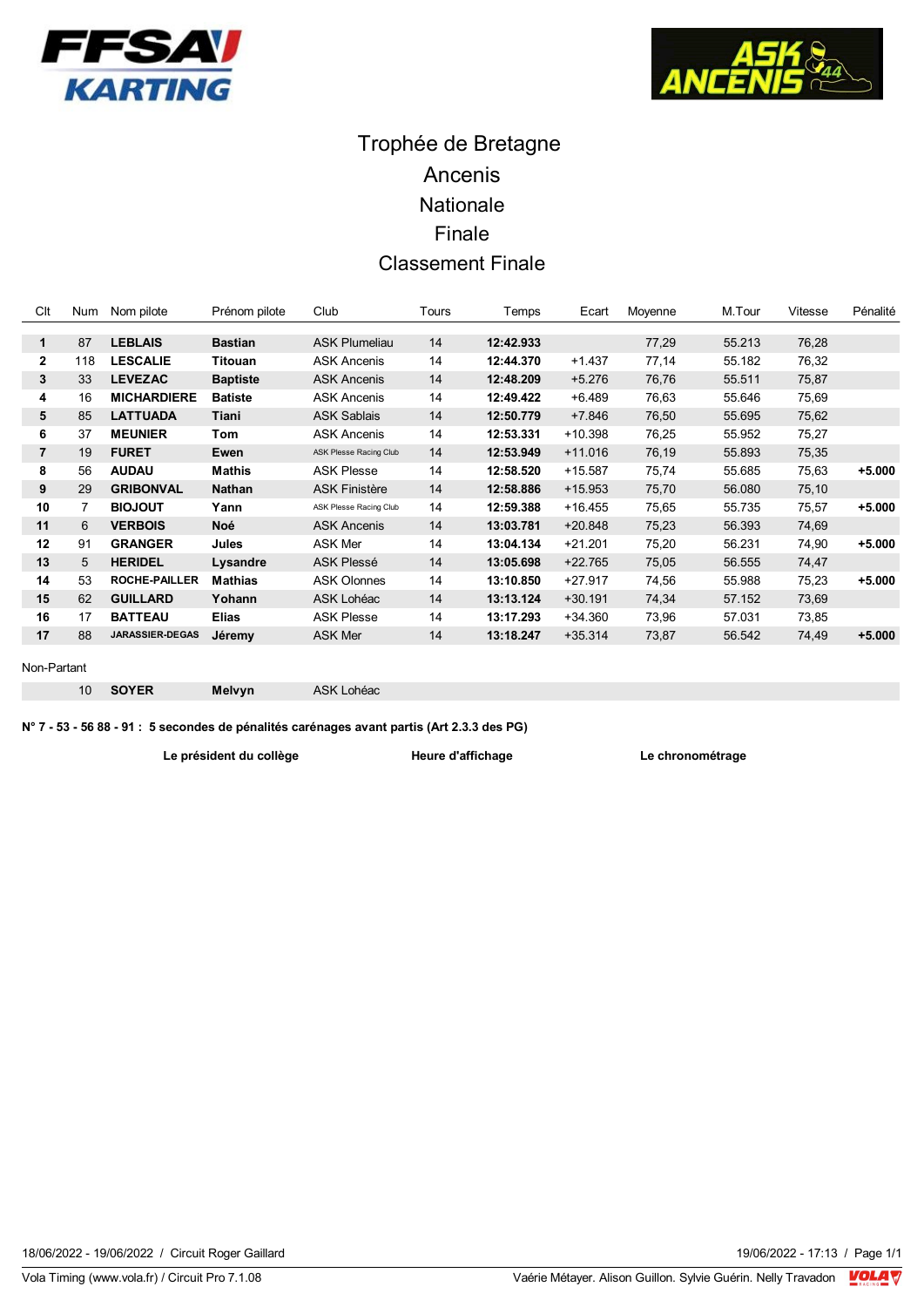



# Trophée de Bretagne Ancenis KZ2 - KZ2 Master Finale Classement

| Clt            | <b>Num</b> | Nom pilote      | Prénom pilote  | Catégorie       | Club                   | Tours | Temps     | Ecart     | Moyenne | M.Tour | Vitesse |
|----------------|------------|-----------------|----------------|-----------------|------------------------|-------|-----------|-----------|---------|--------|---------|
|                |            |                 |                |                 |                        |       |           |           |         |        |         |
|                |            | Catégorie: KZ2  |                |                 |                        |       |           |           |         |        |         |
| 1              |            | <b>LOCATI</b>   | <b>Tim</b>     | KZ <sub>2</sub> | ASK des Olonnes        | 14    | 11:45.046 |           | 83,63   | 53.531 | 78,68   |
| $\mathbf{2}$   | 22         | <b>KIEFFER</b>  | <b>Steven</b>  | KZ <sub>2</sub> | ASK Plesse Racing Club | 14    | 11:47.759 | $+2.713$  | 83,31   | 53.710 | 78,42   |
| 3              | 3          | <b>BERRIAU</b>  | <b>Brian</b>   | KZ <sub>2</sub> | ASK des Olonnes        | 14    | 11:56.577 | $+11.531$ | 82,29   | 54.303 | 77,56   |
| 4              | 5          | <b>CARNEIRO</b> | <b>Florent</b> | KZ <sub>2</sub> | <b>ASK Plesse</b>      | 14    | 12:04.968 | $+19.922$ | 81,33   | 54.494 | 77,29   |
| 5              | 85         | <b>TESSON</b>   | <b>Mathis</b>  | KZ <sub>2</sub> | <b>ASK Sablais</b>     | 14    | 12:07.096 | $+22.050$ | 81,10   | 54.477 | 77,31   |
| 6              | 23         | <b>FONTAINE</b> | <b>Arnaud</b>  | KZ <sub>2</sub> | ASK Lohéac             | 14    | 12:12.189 | $+27.143$ | 80,53   | 54.842 | 76,80   |
| $\overline{7}$ | 80         | <b>RODDE</b>    | Geraud         | KZ <sub>2</sub> | <b>ASK Aurillac</b>    | 14    | 12:15.862 | $+30.816$ | 80.13   | 55.286 | 76,18   |
| 8              | 29         | <b>ELINEAU</b>  | Jimmy          | KZ <sub>2</sub> | ASK des Olonnes        | 14    | 12:17.566 | $+32.520$ | 79.94   | 55.157 | 76,36   |
| 9              | 4          | <b>ROUSSEAU</b> | Yann           | KZ <sub>2</sub> | ASK des Olonnes        | 6     | 4:52.624  | +8 Tours  | 86.36   | 55.570 | 75,79   |

### Catégorie : KZ2 Gentleman / Catégorie : KZ2 Master

|                | 56 | LE BLAYE         | Jérémy            | KZ2 Master           | <b>ASK Plesse Racing Club</b> | 14 | 11:57.201 |           | 82,21 | 54.423 | 77,39 |
|----------------|----|------------------|-------------------|----------------------|-------------------------------|----|-----------|-----------|-------|--------|-------|
| $\mathbf{2}$   | 20 | <b>BILLON</b>    | <b>Alain</b>      | KZ2 Master           | <b>ASK Ancenis</b>            | 14 | 11:57.839 | $+0.638$  | 82,14 | 54.364 | 77,47 |
| 3              | 46 | <b>BARBIN</b>    | Romain            | <b>KZ2 Master</b>    | <b>ASK Laval</b>              | 14 | 12:02.055 | $+4.854$  | 81,66 | 54.567 | 77,18 |
| 4              | 25 | <b>PICAULT</b>   | <b>Philippe</b>   | KZ2 Master           | <b>ASK Ancenis</b>            | 14 | 12:04.051 | +6.850    | 81,44 | 54.760 | 76,91 |
| 5              | 99 | <b>GILBERT</b>   | <b>Pierre</b>     | <b>KZ2 Master</b>    | <b>Beltoise RK</b>            | 14 | 12:05.944 | $+8.743$  | 81,22 | 54.217 | 77,68 |
| 6              | 58 | <b>PLUMET</b>    | <b>Thibault</b>   | KZ2 Master           | <b>ASK Lamballe</b>           | 14 | 12:07.512 | $+10.311$ | 81,05 | 54.644 | 77,08 |
| $\overline{7}$ | 52 | <b>LAURENT</b>   | Jean Michel       | KZ2 Master           | <b>ASK Olonnes</b>            | 14 | 12:15.420 | $+18.219$ | 80,18 | 55.174 | 76,34 |
| 8              | 10 | <b>GAUTIER</b>   | Frédéric          | KZ2 Master           | <b>ASK Plumeliau</b>          | 14 | 12:16.509 | +19.308   | 80,06 | 55.198 | 76,30 |
| 9              | 66 | <b>PONTOREAU</b> | <b>Brice</b>      | <b>KZ2 Gentleman</b> | <b>ASK Ancenis</b>            | 14 | 12:16.812 | $+19.611$ | 80,03 | 55.220 | 76,27 |
| 10             | 19 | <b>GOURDET</b>   | <b>Guillaume</b>  | KZ2 Master           | ASK Lohéac                    | 14 | 12:18.063 | $+20.862$ | 79.89 | 55.393 | 76,03 |
| 11             | 57 | <b>PRUVOST</b>   | <b>Michel</b>     | <b>KZ2 Gentleman</b> | <b>ASK Rennes</b>             | 14 | 12:19.668 | $+22.467$ | 79,72 | 55.398 | 76,03 |
| 12             | 15 | <b>SOYER</b>     | <b>Christophe</b> | KZ2 Master           | ASK Lohéac                    | 13 | 12:26.546 | +1 Tour   | 73.34 | 57.048 | 73,83 |
| 13             | 51 | <b>TISSEYRE</b>  | <b>Xavier</b>     | KZ2 Master           | <b>ASK Plesse</b>             | 6  | 4:51.624  | +8 Tours  | 86,65 | 55.586 | 75,77 |
| 14             | 24 | <b>JAFFLOT</b>   | <b>Cédric</b>     | KZ2 Master           | <b>ASK Rennes</b>             |    |           | +14 Tours |       |        |       |

Pas un tour

24

**JAFFLOT** 

KZ2 Master

Cédric

Le président du collège

**ASK Rennes** 

Heure d'affichage

18/06/2022 - 19/06/2022 / Circuit Roger Gaillard

Vola Timing (www.vola.fr) / Circuit Pro 7.1.08

19/06/2022 - 17:43 / Page 1/1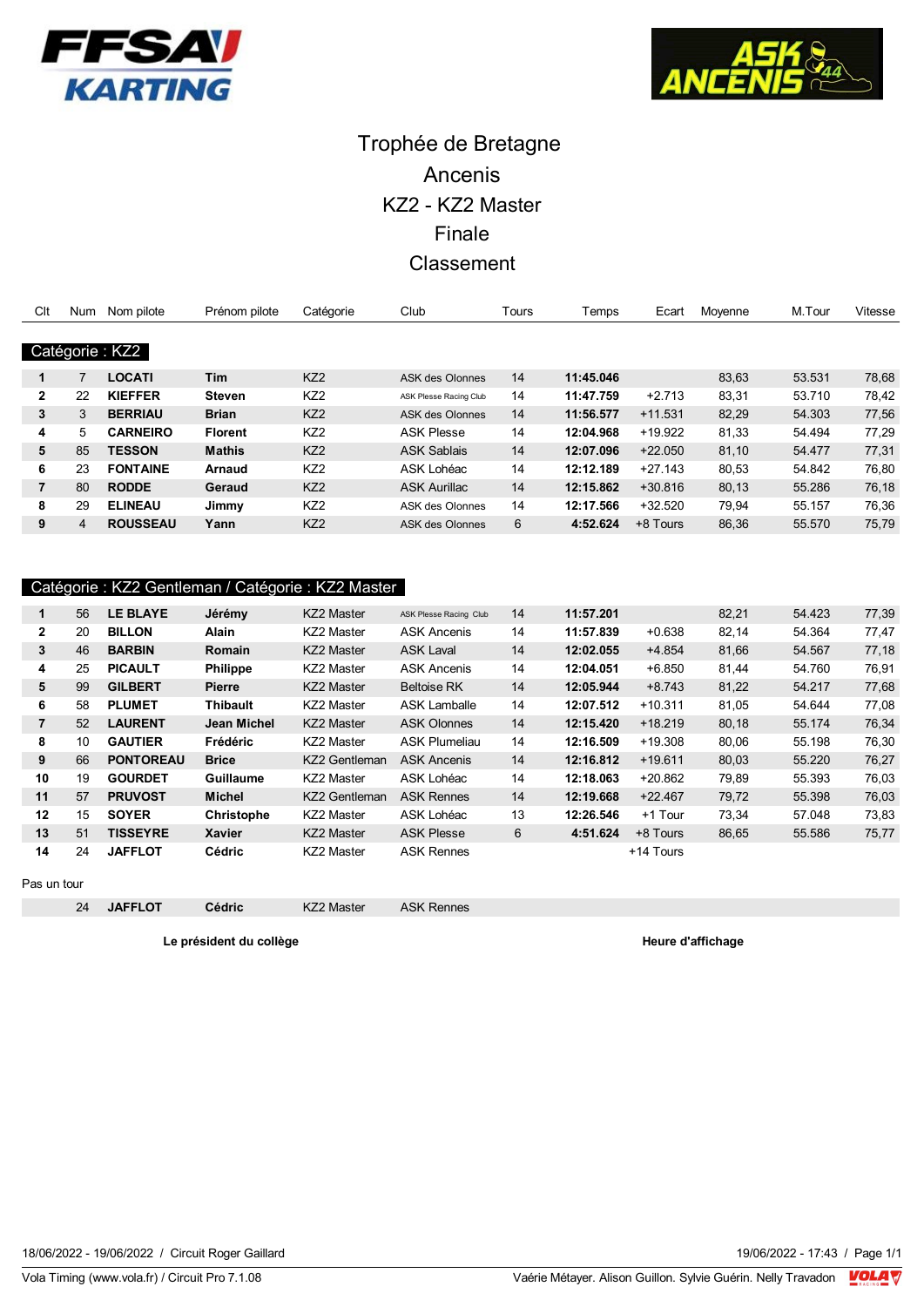



## Trophée de Bretagne Ancenis Rotax Finale **Classement Finale**

| Clt            | Num            | Nom pilote                 | Prénom pilote   | Club                     | Tours          | Temps     | Ecart     | Moyenne | M.Tour | Vitesse | Pénalité |
|----------------|----------------|----------------------------|-----------------|--------------------------|----------------|-----------|-----------|---------|--------|---------|----------|
|                |                |                            |                 |                          | 14             |           |           |         |        |         |          |
| $\mathbf{1}$   | 86             | <b>MARTIN</b>              | Joyce           | <b>ASK Cholet</b>        |                | 12:55.124 |           | 76,07   | 55.194 | 76,31   |          |
| $\mathbf{2}$   | 16             | <b>BARON</b>               | <b>Sullivan</b> | <b>ASK Ancenis</b>       | 14             | 13:00.328 | $+5.204$  | 75,56   | 55.168 | 76,34   |          |
| 3              | 55             | <b>GIFFARD</b>             | Jonathan        | <b>ASK Plesse</b>        | 14             | 13:00.734 | $+5.610$  | 75,52   | 55.453 | 75,95   |          |
| 4              | 44             | <b>DESMARS</b>             | Lino            | <b>ASK Ancenis</b>       | 14             | 13:03.208 | $+8.084$  | 75,29   | 55.499 | 75,89   |          |
| 5              | 32             | <b>DREAU</b>               | <b>Styven</b>   | ASK Lohéac               | 14             | 13:05.510 | $+10.386$ | 75,06   | 55.571 | 75,79   |          |
| 6              | 90             | <b>DUPONT</b>              | Hugo            | <b>ASK Ancenis</b>       | 14             | 13:05.697 | $+10.573$ | 75,05   | 55.528 | 75,85   |          |
| $\overline{7}$ | 28             | <b>FAVRIS</b>              | <b>Mathis</b>   | <b>ASK Laval</b>         | 14             | 13:05.956 | $+10.832$ | 75,02   | 55.573 | 75,79   |          |
| 8              | 17             | <b>MONNIER</b>             | Melvin          | <b>ASK Chatellerault</b> | 14             | 13:06.104 | $+10.980$ | 75,01   | 55.538 | 75,83   |          |
| 9              | 29             | <b>PROVOST</b>             | Rémy            | <b>ASK Finistere</b>     | 14             | 13:07.925 | $+12.801$ | 74,83   | 55.462 | 75,94   |          |
| 10             | 9              | <b>FERRE</b>               | Kylian          | <b>ASK Plesse</b>        | 14             | 13:08.378 | $+13.254$ | 74,79   | 55.670 | 75,66   |          |
| 11             | 69             | <b>ARMAND</b>              | Jérome          | <b>ASK des Olonnes</b>   | 14             | 13:08.787 | $+13.663$ | 74,75   | 55.416 | 76,00   |          |
| 12             | 84             | <b>DEXMIER</b>             | Oscar           | <b>ASK Des Olonnes</b>   | 14             | 13:08.930 | $+13.806$ | 74,74   | 55.654 | 75,68   |          |
| 13             | 88             | <b>GOICHON</b>             | Tanguy          | <b>ASK Angerville</b>    | 14             | 13:09.366 | $+14.242$ | 74,70   | 55.619 | 75,72   |          |
| 14             | 20             | <b>CUILLER</b>             | Alban           | ASK Lohéac               | 14             | 13:09.491 | $+14.367$ | 74,69   | 55.406 | 76,02   |          |
| 15             | 11             | <b>PERON</b>               | <b>Brice</b>    | <b>ASK Finistere</b>     | 14             | 13:13.647 | $+18.523$ | 74,30   | 55.864 | 75,39   | $+5.000$ |
| 16             | 19             | <b>DOURVER</b>             | Ugo             | ASK Plesse Racing Club   | 14             | 13:14.613 | $+19.489$ | 74,20   | 55.375 | 76,06   | $+5.000$ |
| 17             | 85             | <b>COUGNAUD</b>            | Fabien          | <b>ASK Olonnes</b>       | 14             | 13:17.884 | $+22.760$ | 73,90   | 55.945 | 75,28   | $+5.000$ |
| 18             | 13             | <b>NEVEU</b>               | Louis           | <b>ASK laval</b>         | 14             | 13:18.532 | $+23.408$ | 73,84   | 56.001 | 75,21   |          |
| 19             | 18             | <b>MOURET</b>              | Kehau           | <b>ASK Cholet</b>        | 14             | 13:21.059 | $+25.935$ | 73,61   | 56.581 | 74,44   |          |
| 20             | 66             | <b>ROCHEREAU</b>           | Lilian          | <b>ASK Ancenis</b>       | 14             | 13:21.722 | $+26.598$ | 73,55   | 55.998 | 75,21   |          |
| 21             | 31             | <b>ROUL</b>                | <b>Eliott</b>   | <b>ASK Plessé</b>        | 14             | 13:21.953 | $+26.829$ | 73,53   | 55.855 | 75,40   |          |
| 22             | 25             | <b>ELAIN</b>               | Luc             | <b>ASK Plesse</b>        | 14             | 13:22.916 | $+27.792$ | 73,44   | 56.139 | 75,02   |          |
| 23             | $\overline{4}$ | <b>HAMON</b>               | Alexandre       | <b>ASK Lamballe</b>      | 14             | 13:26.345 | $+31.221$ | 73,12   | 56.260 | 74,86   | $+5.000$ |
| 24             | 33             | <b>GAUVRIT</b>             | Enzo            | <b>ASK Des Olonnes</b>   | 14             | 13:29.990 | $+34.866$ | 72,80   | 56.778 | 74,18   |          |
| 25             | 15             | <b>DIVET</b>               | <b>Victor</b>   | ASK Lohéac               | 14             | 13:37.203 | +42.079   | 72,15   | 56.546 | 74,48   |          |
| 26             | 22             | <b>TRAVADON</b>            | Amandine        | ASK Lohéac               | 12             | 11:13.240 | +2 Tours  | 75,07   | 55.674 | 75,65   |          |
| 27             | 89             | <b>MASSOULIER</b>          | Erwan           | <b>ASK des Olonnes</b>   | 12             | 11:25.354 | +2 Tours  | 73,74   | 55.745 | 75,55   |          |
| 28             | $\overline{7}$ | <b>TERROITIN</b>           | Louis           | <b>ASK Laval</b>         | 11             | 10:17.555 | +3 Tours  | 75,02   | 55.268 | 76,21   |          |
| 29             | 30             | <b>GAUTHIER</b>            | <b>Mathieu</b>  | <b>ASK Plesse</b>        | 10             | 9:34.538  | +4 Tours  | 73,31   | 56.161 | 74,99   |          |
| 30             | 24             | <b>BERTHOMMIER Charles</b> |                 | <b>ASK Cholet</b>        | 3              | 2:53.702  | +11 Tours | 72,74   | 57.101 | 73,76   |          |
| 31             | 23             | <b>DESERT</b>              | Gabin           | <b>ASK Laval</b>         | $\overline{2}$ | 1:51.988  | +12 Tours | 75,22   | 56.883 | 74,04   |          |
| 32             | 8              | ARROMBA-PALUSSIERE Ruben   |                 | ASK Corcoué              |                |           | +14 Tours |         |        |         |          |
| 33             | 27             | <b>GRIBONVAL</b>           | Jérémy          | <b>ASK Finistère</b>     |                |           | +14 Tours |         |        |         |          |

Pas un tour

ASK Corcoué 8 ARROMBA-PALUSSIERE Ruben 27 **GRIBONVAL** Jérémy **ASK Finistère** 

N° 4 -11 - 19 - 85 : 5 secondes de pénalités carénages avant partis (Art 2.3.3 des PG)

Le président du collège

Heure d'affichage

Le chronométrage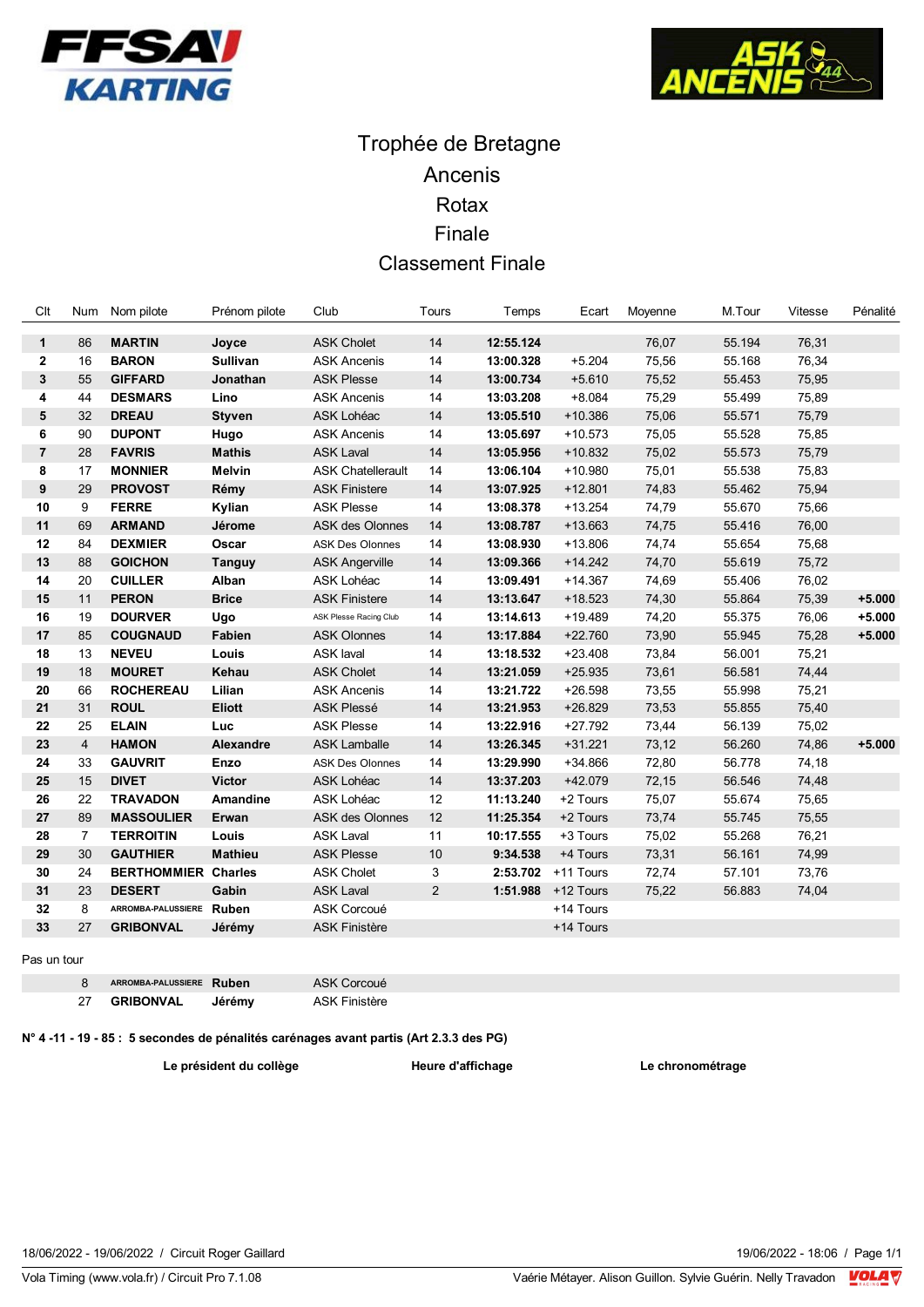



# Trophée de Bretagne - Trophée Jérome Bernard Ancenis Minime Finale Classement

| Clt            | Num | Nom pilote          | Prénom pilote   | Club                     | Tours | Temps     | Ecart     | Moyenne | M.Tour   | Vitesse |
|----------------|-----|---------------------|-----------------|--------------------------|-------|-----------|-----------|---------|----------|---------|
|                |     |                     |                 |                          |       |           |           |         |          |         |
| 1              | 89  | <b>OGER</b>         | Mia             | <b>ASK Lorraine Kart</b> | 11    | 11:30.303 |           | 67,11   | 1:04.634 | 65,16   |
| $\mathbf{2}$   | 83  | <b>DELAUNAY</b>     | <b>Nlino</b>    | ASK Val de Loire         | 11    | 11:31.255 | $+0.952$  | 67,02   | 1:04.726 | 65,07   |
| 3              | 36  | <b>LAMELOISE</b>    | <b>Leo</b>      | <b>ASK Val de Loire</b>  | 11    | 11:33.895 | $+3.592$  | 66,77   | 1:04.689 | 65,11   |
| 4              | 22  | <b>BUSSON</b>       | Noé             | ASK ACO                  | 11    | 11:34.531 | $+4.228$  | 66,70   | 1:04.513 | 65,28   |
| 5              | 7   | <b>VATTIER</b>      | Oihan           | <b>ASK Plesse</b>        | 11    | 11:35.201 | +4.898    | 66,64   | 1:04.871 | 64,92   |
| 6              | 84  | <b>ESQUIROL</b>     | Théo            | <b>ASK Rouen</b>         | 11    | 11:48.432 | $+18.129$ | 65,40   | 1:05.274 | 64,52   |
| $\overline{7}$ | 12  | <b>PINEAU</b>       | Kilian          | <b>ASK Ancenis</b>       | 11    | 11:48.844 | $+18.541$ | 65,36   | 1:05.962 | 63,85   |
| 8              | 72  | <b>COURAGE</b>      | Yanis           | ASK ACO                  | 11    | 11:49.003 | $+18.700$ | 65,34   | 1:05.822 | 63,99   |
| 9              | 6   | <b>MERCIER</b>      | <b>Thibaut</b>  | ASK Lohéac               | 11    | 11:50.320 | $+20.017$ | 65,22   | 1:05.838 | 63,97   |
| 10             | 13  | <b>LEBLAIS</b>      | <b>Maxance</b>  | <b>ASK Plumeliau</b>     | 11    | 11:50.388 | $+20.085$ | 65,22   | 1:05.798 | 64,01   |
| 11             | 16  | <b>DAVID</b>        | Anatole         | <b>ASK Plesse</b>        | 11    | 11:55.980 | $+25.677$ | 64,71   | 1:06.342 | 63,48   |
| 12             | 82  | <b>BRUNEAU</b>      | Luis            | <b>ASK Valence</b>       | 11    | 11:58.841 | $+28.538$ | 64,45   | 1:06.169 | 63,65   |
| 13             | 23  | <b>LANDRI</b>       | Enzo            | <b>ASK Laval</b>         | 11    | 11:59.018 | $+28.715$ | 64,43   | 1:06.185 | 63,63   |
| 14             | 5   | <b>MOISDON</b>      | Elouann         | <b>ASK Ancenis</b>       | 11    | 12:02.079 | +31.776   | 64,16   | 1:06.831 | 63,02   |
| 15             | 4   | <b>BOUDAUD</b>      | <b>Baptiste</b> | <b>ASK Ancenis</b>       | 10    | 11:33.454 | +1 Tour   | 60,73   | 1:09.385 | 60,70   |
| 16             | 33  | <b>HERVE LECANU</b> | Ewen            | <b>ASK Laval</b>         |       | 56.057    | +10 Tours | 75.13   |          |         |

Le président du collège

Heure d'affichage

Vola Timing (www.vola.fr) / Circuit Pro 7.1.08

19/06/2022 - 16:34 / Page 1/1